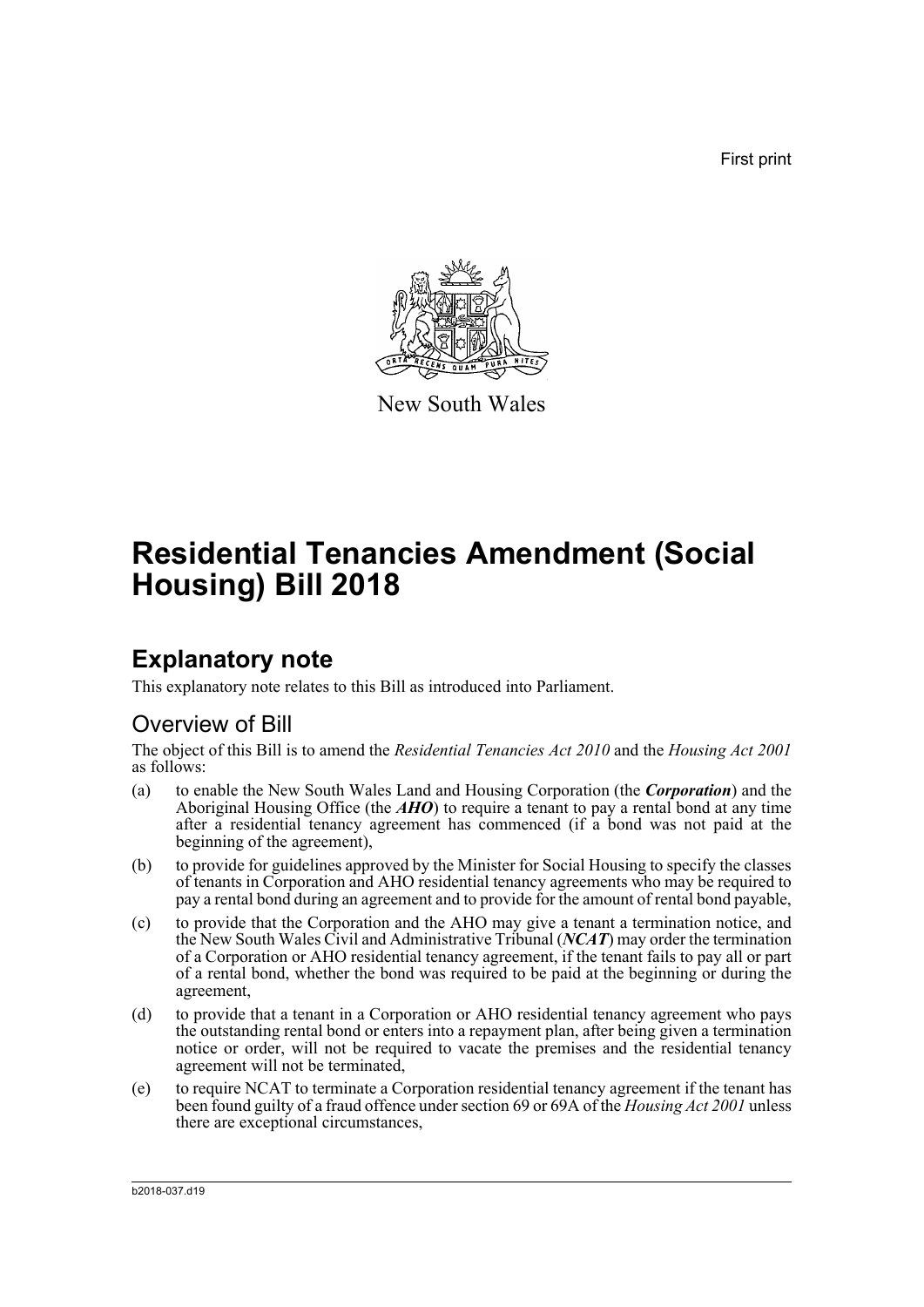- (f) to enable certain community housing providers to terminate a residential tenancy agreement of a tenant who is a registrable person (within the meaning of the *Child Protection (Offenders Registration) Act 2000*) in the same way as the Secretary of the Department of Family and Community Services (the *FaCS Secretary*) is able to terminate a residential tenancy agreement of a public housing tenant who is a registrable person,
- (g) to provide that the residential tenancy agreement of a registrable person may only be terminated by a community housing provider on the recommendation of the Commissioner of Police and with the approval of the FaCS Secretary,
- (h) to require alternative housing to be made available to the registrable person,
- (i) to update offences relating to public housing tenant fraud and to extend the offences so that they apply to fraud arising in relation to rental subsidies or other benefits paid by the FaCS Secretary to tenants who are not in public housing,
- (j) to give the FaCS Secretary access to information and investigative powers for the purposes of preventing and investigating fraud against the FaCS Secretary, similar to the Corporation's existing powers,
- (k) to enable the FaCS Secretary to recover any rental subsidy or other benefit paid to a person if the person was not entitled to the rental subsidy or other benefit because it was obtained by fraud,
- (l) to make other minor and consequential amendments.

The Bill also makes a consequential amendment to the *Residential Tenancies Regulation 2010* to enable the Corporation and AHO to collect rental bonds from tenants without having to use the online rental bond service established by the Commissioner for Fair Trading.

## Outline of provisions

**Clause 1** sets out the name (also called the short title) of the proposed Act.

**Clause 2** provides for the commencement of the proposed Act on the date of assent to the proposed Act.

## **Schedule 1 Amendment of Residential Tenancies Act 2010 No 42**

#### **Termination of Corporation tenancy agreements if tenant found guilty of fraud under Housing Act 2001**

Schedule 1 [1] provides that NCAT must make an order terminating a social housing tenancy agreement under which the landlord is the Corporation if the tenant has been found guilty of an offence under section 69 or 69A of the *Housing Act 2001*. Those sections prohibit a person from making a false or misleading statement, acting fraudulently or failing to notify the Corporation or the FaCS Secretary of a relevant change in circumstances, in relation to claiming any accommodation, rental rebate, rental subsidy or other benefit from the Corporation or the FaCS Secretary. See Schedule 2 [10]–[15] for related amendments to those sections.

NCAT must make a termination order on an application by the landlord, but is not required to make an order if the tenant satisfies NCAT that there are exceptional circumstances. Before making an application, the landlord must notify the tenant in writing but is not required to give the tenant a termination notice.

#### **Rental bonds in Corporation and AHO tenancy agreements**

**Schedule 1 [2]** makes further provision for rental bonds in social housing tenancy agreements where the landlord is the Corporation or the AHO. Currently, a landlord in any residential tenancy agreement, including a social housing tenancy agreement, can require the tenant to pay a rental bond at the time the agreement is entered into. Proposed section 156D enables the Corporation and the AHO to require a tenant to pay a rental bond at any time after the agreement has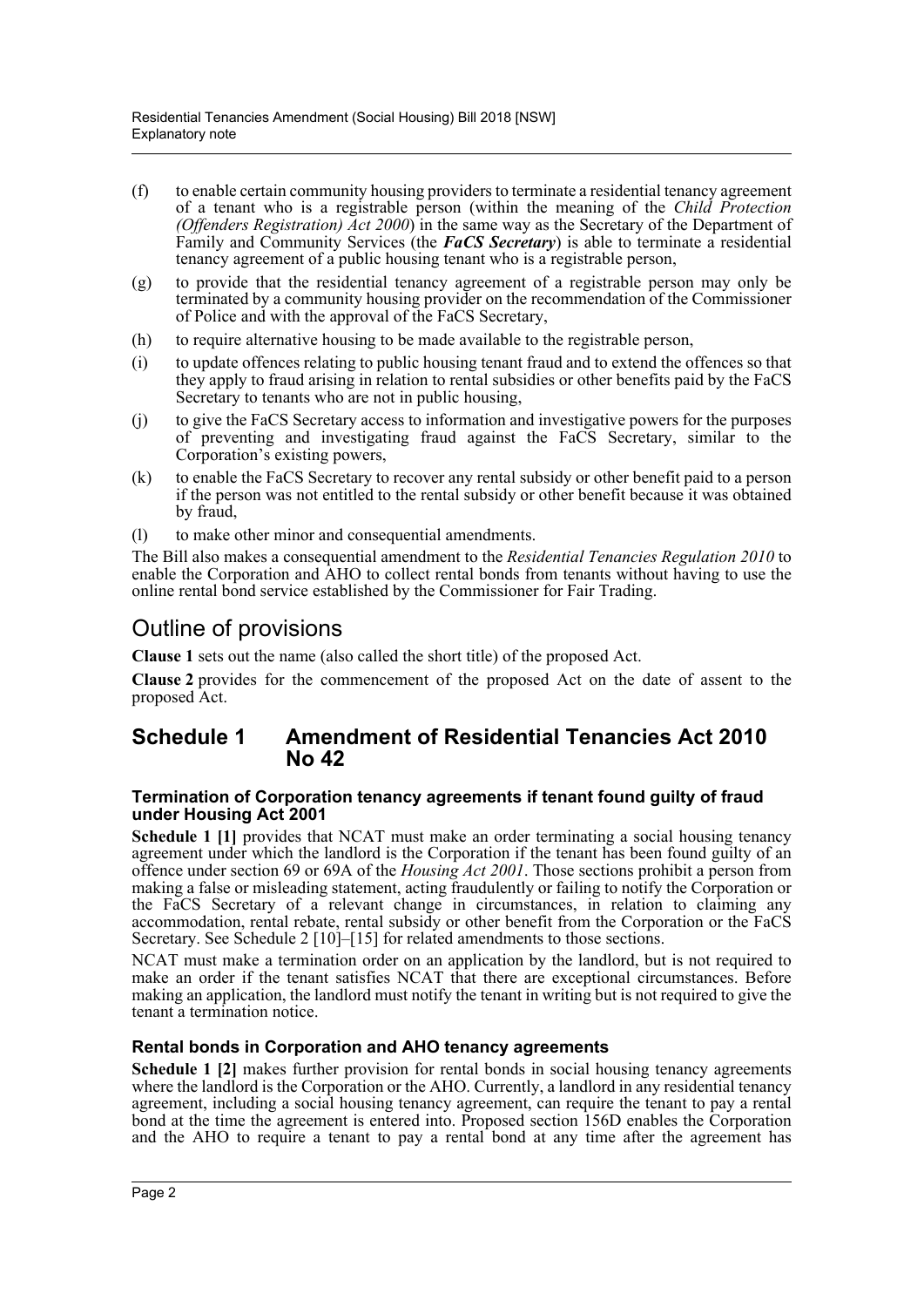commenced. The provisions of the *Residential Tenancies Act 2010* that apply in respect of a rental bond payable at the time a residential tenancy agreement is entered into apply in the same way to a rental bond required to be paid by a tenant in a Corporation or AHO social housing tenancy agreement at a later time.

A tenant in a Corporation or AHO social housing tenancy agreement may be required to pay a rental bond during the agreement only if a rental bond was not paid at the beginning of the agreement and if the tenant belongs to a class of tenant specified in guidelines approved by the Minister for Social Housing. A tenant is to be given, at least 14 days before the due date, written notice of the rental bond amount and the day by which it is to be paid. The amount of rental bond payable is to be determined in accordance with the guidelines.

Provisions relating to the non-payment of rent in a residential tenancy agreement will apply, so that a termination notice given by the Corporation or the AHO for non-payment of a rental bond may only be given if the rental bond is more than 14 days overdue. A termination notice must inform the tenant that if the outstanding rental bond is paid, or if the tenant enters into, and complies with, a repayment plan agreed with the Corporation or the AHO, the tenant will not be required to vacate the premises. NCAT may not make a termination order if the tenant pays the outstanding rental bond, or enters into, and complies with, a repayment plan.

Proposed section 156C enables the Corporation and the AHO to give a notice terminating the social housing tenancy agreement to a tenant who fails to pay all or part of a rental bond, whether the bond was required to be paid at the time the tenant entered into the agreement or at a later time. **Schedule 1 [3]** is a consequential amendment.

## **Savings and transitional provisions**

**Schedule 1 [4]** enables savings and transitional regulations to be made as a consequence of the proposed Act or any other Act that amends the *Residential Tenancies Act 2010*.

**Schedule 1 [5]** contains savings and transitional provisions.

## **Schedule 2 Amendment of Housing Act 2001 No 52**

### **Termination of social housing leases of registrable persons**

**Schedule 2 [1] and [2]** extend a provision that enables the FaCS Secretary to terminate the lease of a public housing tenant who is a registrable person (within the meaning of the *Child Protection (Offenders Registration) Act 2000*) so that community housing providers approved by the Minister that are landlords under a concurrent lease with the Corporation may also terminate the lease of a registrable person in the same way. A community housing provider may terminate a lease only on the recommendation of the Commissioner of Police and with the approval of the FaCS Secretary.

**Schedule 2 [6] and [7]** provide that alternative housing is to be made available to registrable persons whose social housing tenancy agreements are terminated.

**Schedule 2 [8] and [9]** extend the provisions that apply to the exercise of functions by the FaCS Secretary and the Commissioner of Police in relation to terminating the lease of a registrable person, so that they apply to a community housing provider who terminates the lease of a registrable person in the same way. No compensation will be payable and the exercise of functions by a community housing provider cannot be challenged or reviewed before a court or administrative review body.

**Schedule 2 [3]–[5]** are consequential amendments.

### **Fraud offences**

**Schedule 2 [10]** updates the offence of making a false statement in relation to obtaining benefits from the Corporation and extends it to benefits (such as a rental subsidy) paid by the FaCS Secretary. **Schedule 2 [12]** defines *benefit* to mean any accommodation, rental rebate, rental subsidy or any other advantage or concession. The updated offence makes a person guilty of an offence if the person makes a statement knowing that the statement is false or misleading or omits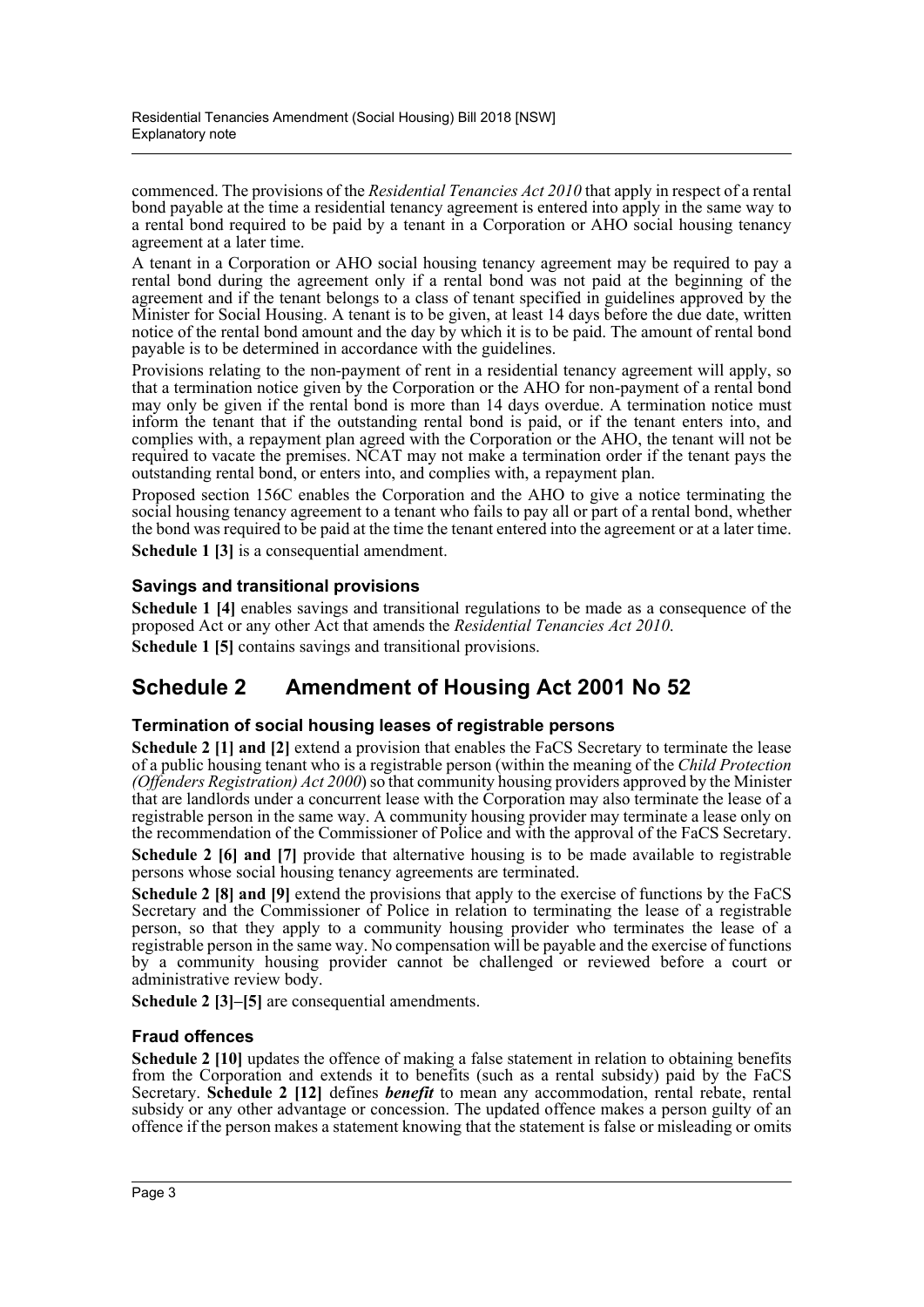something without which the statement is misleading and if the statement is made to obtain or claim a benefit from the Corporation or the FaCS Secretary, to deceive a member of the staff of the Corporation or FaCS or to affect the rate or amount of a benefit. The maximum penalty remains imprisonment for 3 months or 20 penalty units (currently, \$2,200) or both.

**Schedule 2 [11]** extends the offence of obtaining a benefit from the Corporation by fraud so that it applies to obtaining a rental subsidy or other benefit from the FaCS Secretary. The maximum penalty is imprisonment for 3 months or 20 penalty units (currently, \$2,200) or both.

**Schedule 2 [13]** extends the offence of failing to notify the Corporation of any change of relevant circumstances within 28 days, with the intention of retaining or continuing to obtain a benefit, so that it applies in relation to rental subsidies and other benefits paid by the FaCS Secretary. **Schedule 2 [14] and [15]** are consequential amendments.

### **Power to investigate fraud**

**Schedule 2 [16]** gives the FaCS Secretary the same access to information that the Corporation has in relation to fraud against the Corporation. For the purposes of preventing or investigating fraud, the FaCS Secretary may request, collect, use and disclose certain information, including personal information and information in relation to driver licences, registrable vehicles and property. **Schedule 2 [17] and [18]** are consequential amendments.

**Schedule 2 [19]** gives the FaCS Secretary the same investigative powers that the Corporation has in relation to fraud against the Corporation. The FaCS Secretary may, in certain circumstances, require a person to provide information, produce documents or give evidence for the purposes of preventing or investigating fraud against the FaCS Secretary. A person who fails to comply with such a requirement is guilty of an offence (maximum penalty 20 penalty units, currently \$2,200). **Schedule 2 [20] and [21]** are consequential amendments.

### **Proceedings for fraud offences**

**Schedule 2 [24]** provides that proceedings for fraud offences in relation to rental subsidies or other benefits paid by the FaCS Secretary are to be dealt with summarily before the Local Court and are to be instituted by the FaCS Secretary. Other offences against the *Housing Act 2001* are also dealt with summarily by the Local Court but are instituted by the Corporation. **Schedule 2 [23] and [25]** are consequential amendments.

#### **Recovery of amounts due to FaCS Secretary**

**Schedule 2 [22]** enables the FaCS Secretary to recover any rental subsidy or other benefit paid to a person if the person was not entitled to the rental subsidy or other benefit because it was obtained by fraud.

#### **Savings and transitional provisions**

**Schedule 2 [26]** contains savings and transitional provisions.

## **Schedule 3 Amendment of Residential Tenancies Regulation 2010**

**Schedule 3** exempts the Corporation and the AHO from having to use the online rental bond service established by the Commissioner for Fair Trading under the *Residential Tenancies Act 2010* in relation to rental bonds received from their tenants.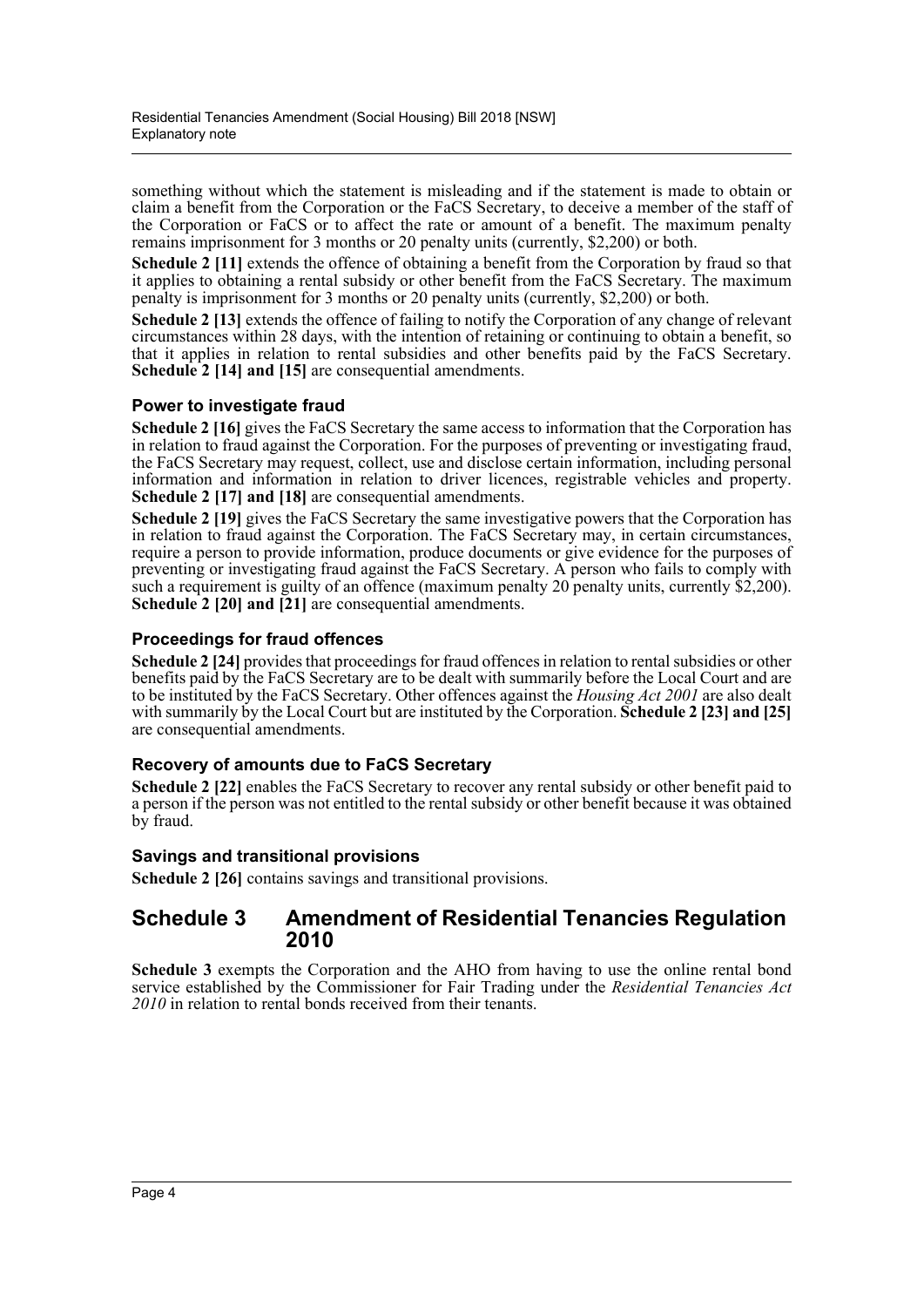First print

Page



New South Wales

# **Residential Tenancies Amendment (Social Housing) Bill 2018**

## **Contents**

|                   |                                                           | Page |
|-------------------|-----------------------------------------------------------|------|
|                   | Name of Act                                               |      |
|                   | Commencement                                              | 2.   |
| Schedule 1        | Amendment of Residential Tenancies Act 2010 No 42         |      |
| <b>Schedule 2</b> | Amendment of Housing Act 2001 No 52                       | 6    |
| Schedule 3        | <b>Amendment of Residential Tenancies Regulation 2010</b> | 10   |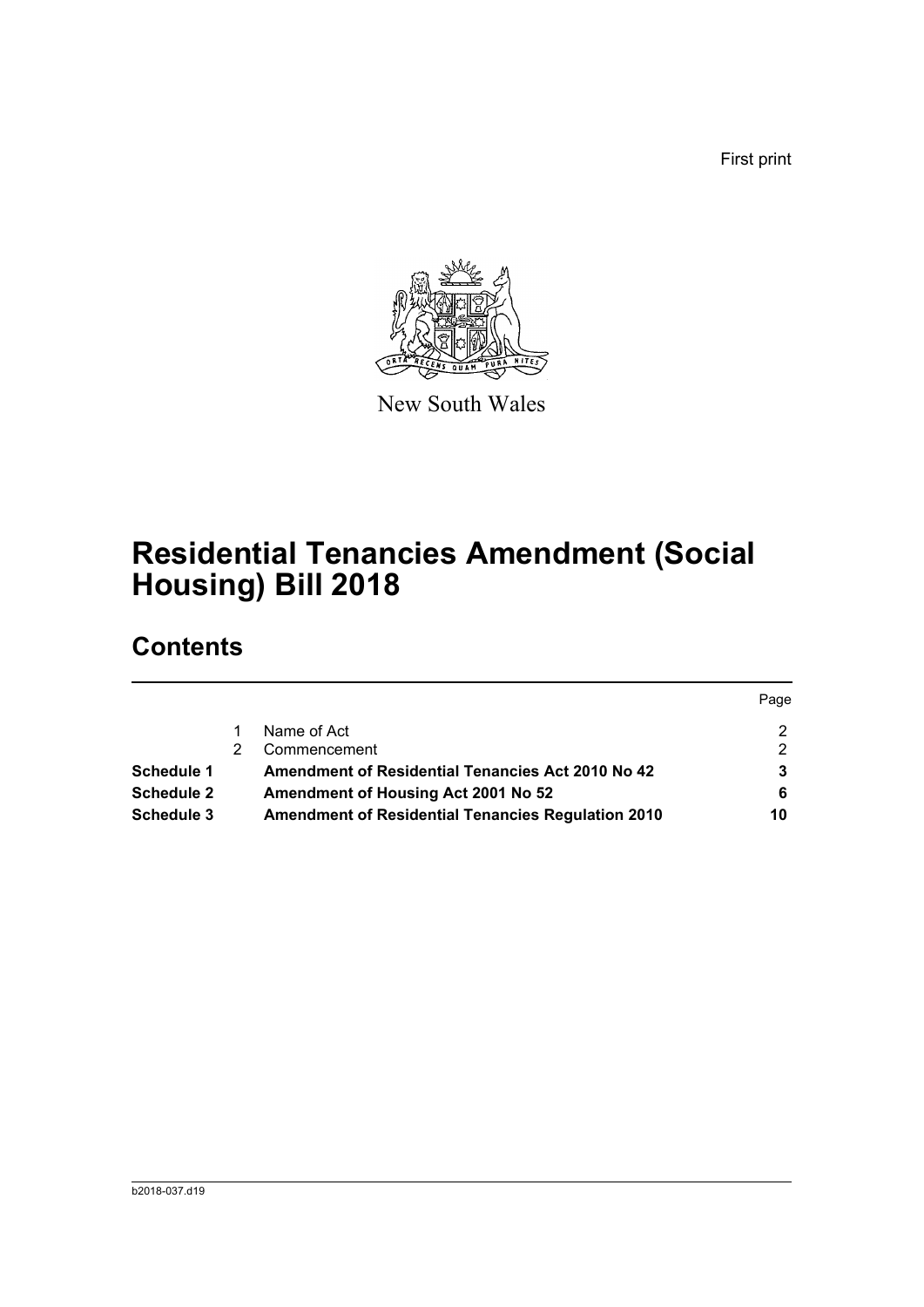

New South Wales

# **Residential Tenancies Amendment (Social Housing) Bill 2018**

No , 2018

## **A Bill for**

An Act to amend the *Residential Tenancies Act 2010* and the *Housing Act 2001* with respect to social housing tenancy agreements; and for other purposes.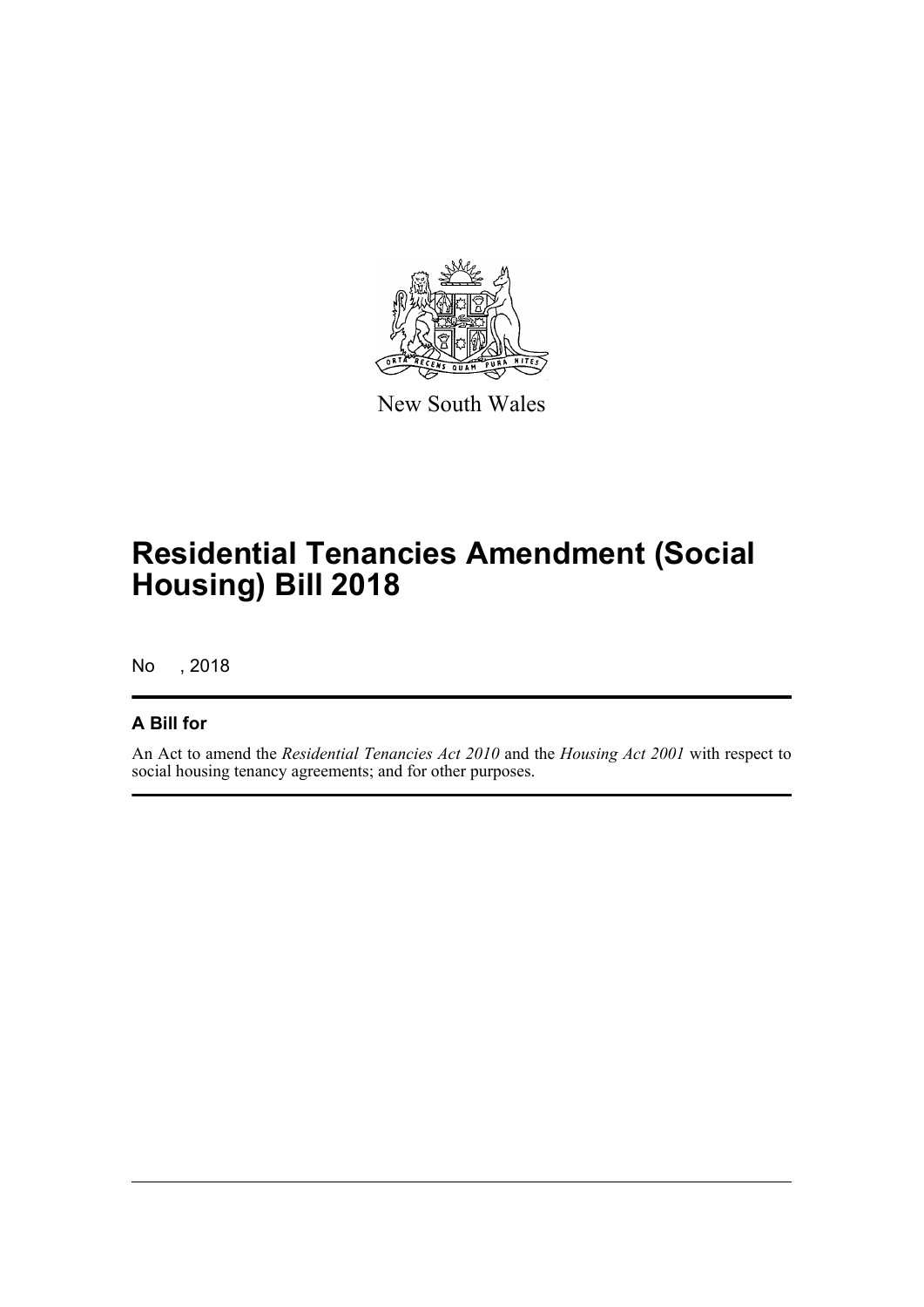<span id="page-6-1"></span><span id="page-6-0"></span>

| The Legislature of New South Wales enacts:                                 |                |
|----------------------------------------------------------------------------|----------------|
| Name of Act                                                                | $\mathcal{P}$  |
| This Act is the Residential Tenancies Amendment (Social Housing) Act 2018. | 3              |
| Commencement                                                               | $\overline{4}$ |
| This Act commences on the date of assent to this Act.                      | 5              |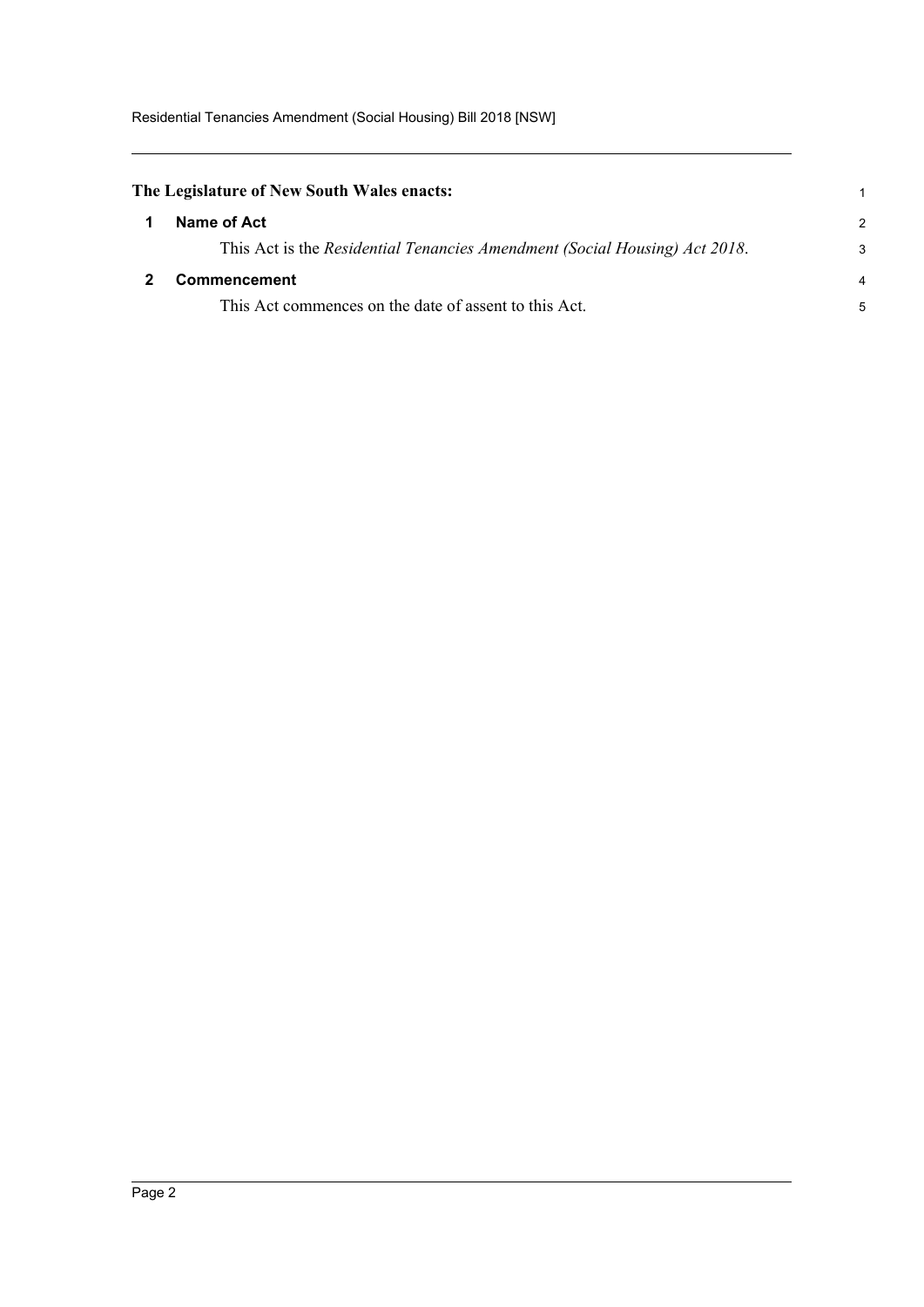## <span id="page-7-0"></span>**Schedule 1 Amendment of Residential Tenancies Act 2010 No 42**

#### **[1] Section 154FA**

Insert before section 154G:

#### **154FA Termination by Tribunal in certain cases of tenant fraud**

(1) This section applies to social housing tenancy agreements under which the landlord is the New South Wales Land and Housing Corporation.

1  $\overline{2}$ 

3 4

- (2) The Tribunal must, on application by the landlord, make a termination order if it is satisfied that the tenant has been found guilty of an offence under section 69 or 69A of the *Housing Act 2001*.
- (3) Before making an application, the landlord must advise the tenant, by notice in writing, of the decision to do so and the grounds on which the application is to be made. However, the landlord may make an application under this section without giving the tenant a termination notice.
- (4) The Tribunal may make a termination order under this section that takes effect before the end of the fixed term if the social housing tenancy agreement is a fixed term agreement.
- (5) The Tribunal is not required to make a termination order under this section if the tenant satisfies the Tribunal that there are exceptional circumstances that justify the order not being made.
- (6) If the Tribunal does not make a termination order as a consequence of subsection (5), the Tribunal must provide written reasons for the decision.

#### **[2] Part 7, Division 8**

Insert after section 156B:

#### **Division 8 Rental bonds**

#### **156C Termination notice for non-payment of rental bond**

- (1) This section applies to social housing tenancy agreements under which the landlord is the New South Wales Land and Housing Corporation or the Aboriginal Housing Office.
- (2) A landlord may give a termination notice to a tenant if the tenant fails to pay all or part of a rental bond.
- (3) A termination notice may be given under this section whether the tenant was required to pay the rental bond at the time the tenant entered into the social housing tenancy agreement or at a later time.
- (4) The termination notice must specify a termination date that is not earlier than 14 days after the day on which the notice is given.
- (5) The termination notice may specify a termination date that is before the end of the fixed term of the social housing tenancy agreement if it is a fixed term agreement.
- (6) Sections 88 and 89 (1)–(4) apply to a failure to pay a rental bond in the same way as they apply to a failure to pay rent under a residential tenancy agreement. For that purpose, a reference in those sections to rent is to be read as a reference to a rental bond and a reference to a non-payment termination notice is to be read as a termination notice under this section.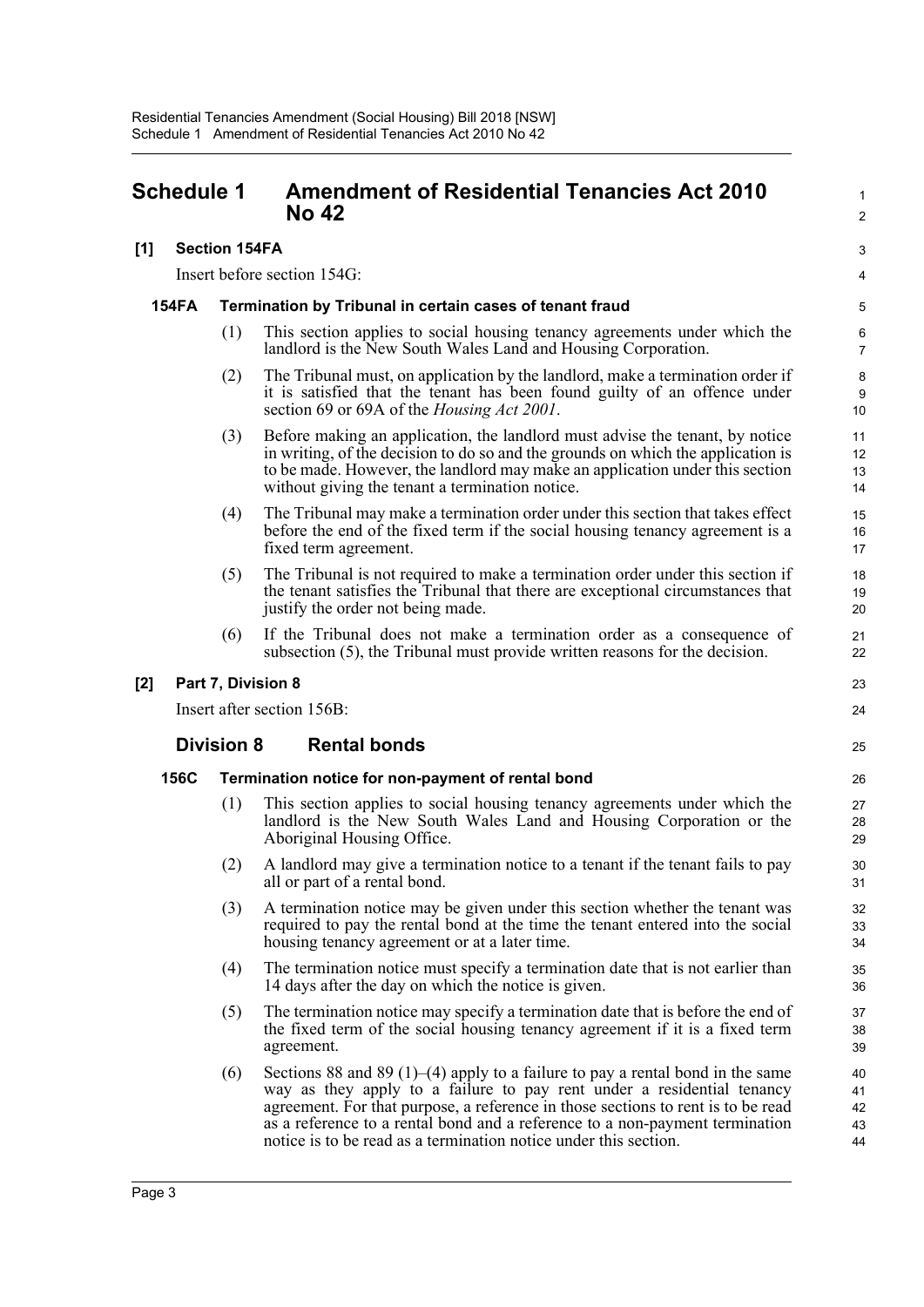#### **156D Payment of rental bond during social housing tenancy agreements**

(1) This section applies to social housing tenancy agreements under which the landlord is the New South Wales Land and Housing Corporation or the Aboriginal Housing Office.

30 31

38 39

- (2) A landlord may, at any time before the end of a social housing tenancy agreement, require the tenant to pay a rental bond in accordance with Part 8. **Note.** Part 8 applies to a rental bond required to be paid under this section in the same way as it applies to a rental bond required to be paid under the original terms of a residential tenancy agreement.
- (3) A tenant may be required to pay a rental bond under this section only if:
	- (a) the tenant did not pay a rental bond at the time the tenant entered into the social housing tenancy agreement, and
	- (b) the tenant belongs to a class of tenant specified in the rental bond guidelines, and
	- (c) the tenant is given a written notice by the landlord or the landlord's agent specifying the amount of the rental bond payable and the day by which it must be paid, and
	- (d) the notice is given at least 14 days before the rental bond is payable, and
	- (e) the amount of the rental bond is determined in accordance with the rental bond guidelines.
- (4) This section does not affect the right of a landlord under Part 8 to require a tenant to pay a rental bond at the time the tenant enters into a residential tenancy agreement.
- (5) The rental bond guidelines are to be made publicly available.
- (6) A copy of the rental bond guidelines is to be provided, on request, to any tenant to which this section applies free of charge and to other persons either free of charge or on payment of reasonable copying charges.
- (7) In this section, *rental bond guidelines* means any guidelines approved by the Minister for the purposes of this section.

#### **[3] Section 162 Deposit of rental bonds**

Insert "or at any time after" after "commencing on" in section 162 (2).

#### **[4] Schedule 2 Savings, transitional and other provisions**

Omit clause 1 (1). Insert instead:

(1) The regulations may contain provisions of a savings or transitional nature consequent on the enactment of this Act or any Act that amends this Act.

#### **[5] Schedule 2**

Insert after Part 5:

## **Part 6 Provisions consequent on enactment of Residential Tenancies Amendment (Social Housing) Act 2018**

**19 Definition** In this Part, *amending Act* means the *Residential Tenancies Amendment (Social Housing) Act 2018*. 40 41 42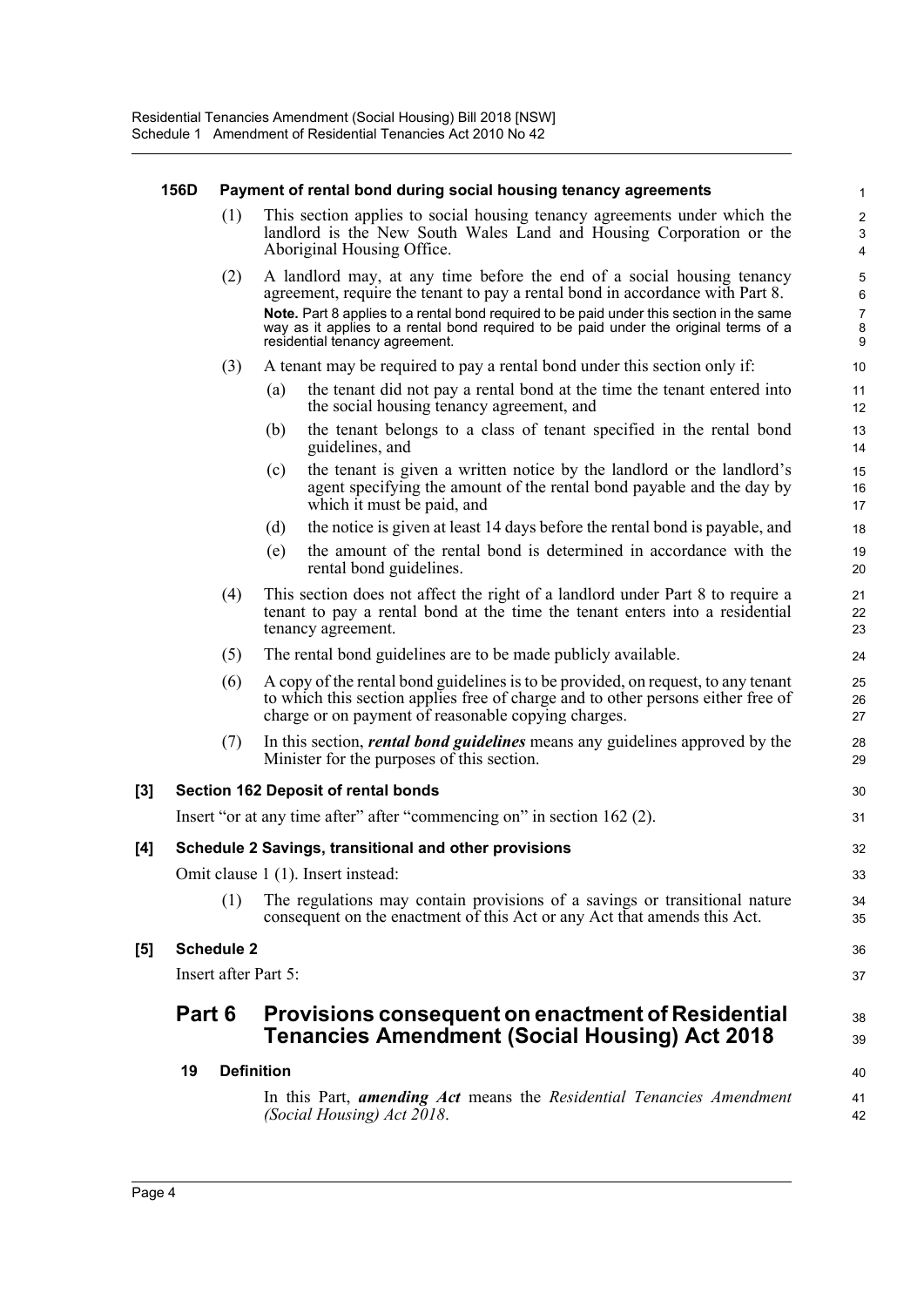#### **20 Termination orders in tenant fraud cases**

Section 154FA, as inserted by the amending Act, applies only in respect of a tenant who, after the insertion of that section, is found guilty of an offence under section 69 or 69A of the *Housing Act 2001*, whether the offence was committed before or after the insertion.

#### **21 Rental bonds in social housing tenancy agreements**

Division 8 of Part 7 of this Act, as inserted by the amending Act, extends to a social housing tenancy agreement under which the landlord is the New South Wales Land and Housing Corporation or the Aboriginal Housing Office that was entered into before the insertion of that Division.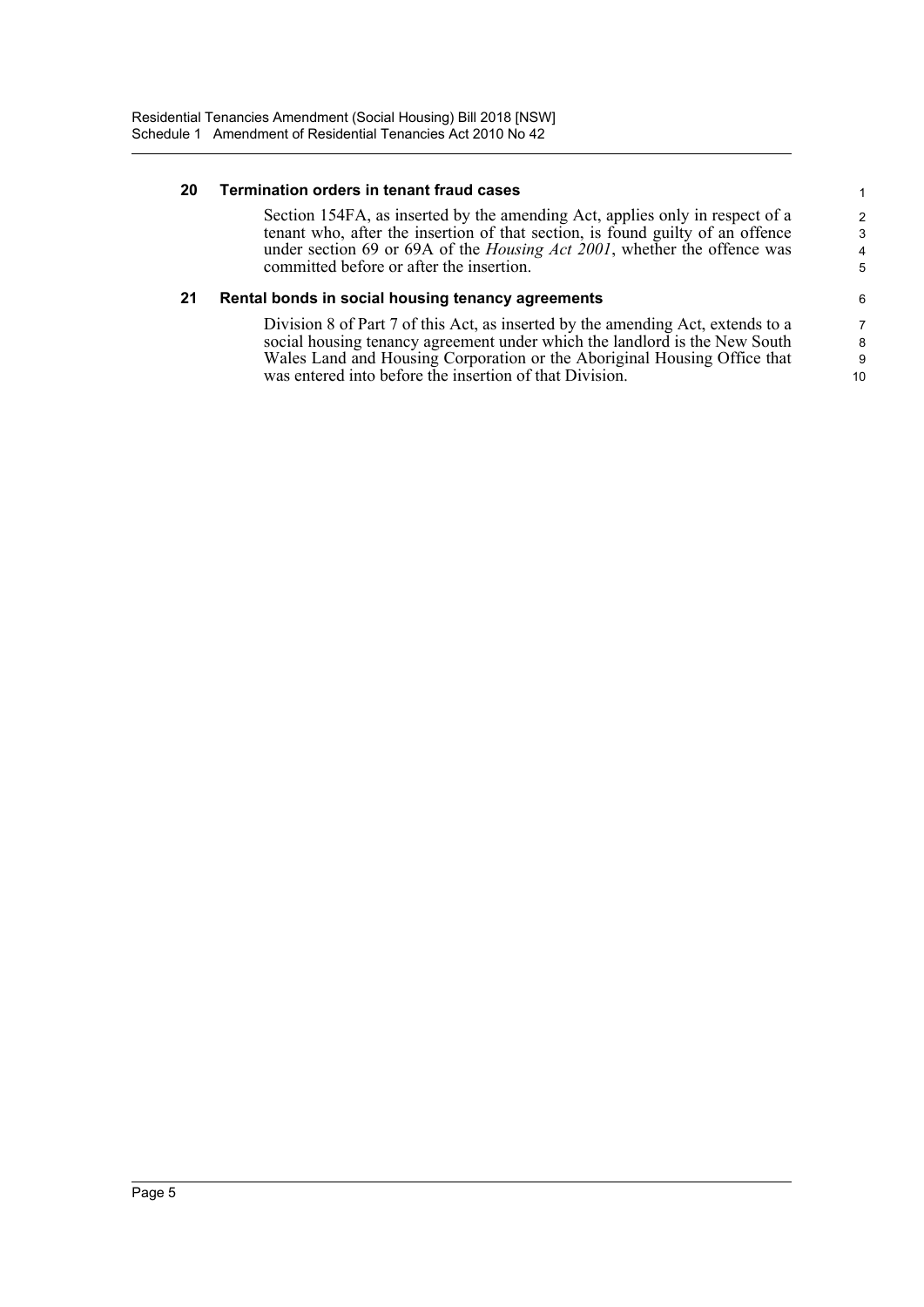<span id="page-10-0"></span>

|       | <b>Schedule 2</b>              | <b>Amendment of Housing Act 2001 No 52</b>                                                                                                                                                                                                                                                  | 1                    |  |
|-------|--------------------------------|---------------------------------------------------------------------------------------------------------------------------------------------------------------------------------------------------------------------------------------------------------------------------------------------|----------------------|--|
| [1]   | <b>Section 58A Definitions</b> |                                                                                                                                                                                                                                                                                             |                      |  |
|       |                                | Insert in alphabetical order:                                                                                                                                                                                                                                                               | $\sqrt{3}$           |  |
|       |                                | approved community housing provider means a registered community<br>housing provider approved by the Minister for the purposes of this Part.                                                                                                                                                | 4<br>$\overline{5}$  |  |
|       |                                | <i>relevant authority</i> means:<br>in the case of a tenant renting public housing—the Secretary, or<br>(a)                                                                                                                                                                                 | 6<br>$\overline{7}$  |  |
|       |                                | (b)<br>in the case of a tenant renting housing subject to a concurrent lease to                                                                                                                                                                                                             | 8                    |  |
|       |                                | an approved community housing provider—the approved community<br>housing provider.                                                                                                                                                                                                          | 9<br>10              |  |
| [2]   |                                | Section 58B Termination of lease of registrable person in certain circumstances                                                                                                                                                                                                             | 11                   |  |
|       |                                | Insert after section $58B(1)$ :                                                                                                                                                                                                                                                             | 12                   |  |
|       | (1A)                           | An approved community housing provider may, on the recommendation of the<br>Commissioner of Police, by written order terminate the lease of a tenant who<br>is renting housing subject to a concurrent lease to the approved community<br>housing provider and who is a registrable person. | 13<br>14<br>15<br>16 |  |
|       | (1B)                           | An approved community housing provider may make an order under this<br>section only with the approval of the Secretary.                                                                                                                                                                     | 17<br>18             |  |
| $[3]$ |                                | Sections 58B (2) and (3) and 58D (2)                                                                                                                                                                                                                                                        | 19                   |  |
|       |                                | Omit "public" wherever occurring.                                                                                                                                                                                                                                                           | 20                   |  |
| [4]   | Section 58B (4)                |                                                                                                                                                                                                                                                                                             | 21                   |  |
|       |                                | Omit "of the Secretary".                                                                                                                                                                                                                                                                    | 22                   |  |
| [5]   |                                | Section 58B (4) (a) and (b)                                                                                                                                                                                                                                                                 | 23                   |  |
|       |                                | Insert "or the approved community housing provider (as the case requires)" after<br>"Corporation" wherever occurring.                                                                                                                                                                       | 24<br>25             |  |
| [6]   |                                | Section 58C Provision of alternative housing                                                                                                                                                                                                                                                | 26                   |  |
|       |                                | Omit "Secretary" wherever occurring. Insert instead "relevant authority".                                                                                                                                                                                                                   | 27                   |  |
| [7]   | <b>Section 58C (1)</b>         |                                                                                                                                                                                                                                                                                             | 28                   |  |
|       |                                | Insert "or housing subject to a concurrent lease" after "public housing".                                                                                                                                                                                                                   | 29                   |  |
| [8]   |                                | Section 58D No compensation payable                                                                                                                                                                                                                                                         | 30                   |  |
|       |                                | Omit "Secretary" from section 58D (2). Insert instead "relevant authority".                                                                                                                                                                                                                 | 31                   |  |
| [9]   |                                | Section 58F Protection of exercise of functions under this Part                                                                                                                                                                                                                             | 32                   |  |
|       |                                | Omit section 58F (1). Insert instead:                                                                                                                                                                                                                                                       | 33                   |  |
|       | (1)                            | This section applies to a function (a <i>protected function</i> ) conferred or imposed<br>on any of the following persons <i>(protected persons)</i> by or under this Part:                                                                                                                 | 34<br>35             |  |
|       |                                | the Secretary (including a delegate of the Secretary),<br>(a)                                                                                                                                                                                                                               | 36                   |  |
|       |                                | the Commissioner of Police (including a delegate of the<br>(b)<br>Commissioner),                                                                                                                                                                                                            | 37<br>38             |  |
|       |                                | an approved community housing provider.<br>(c)                                                                                                                                                                                                                                              | 39                   |  |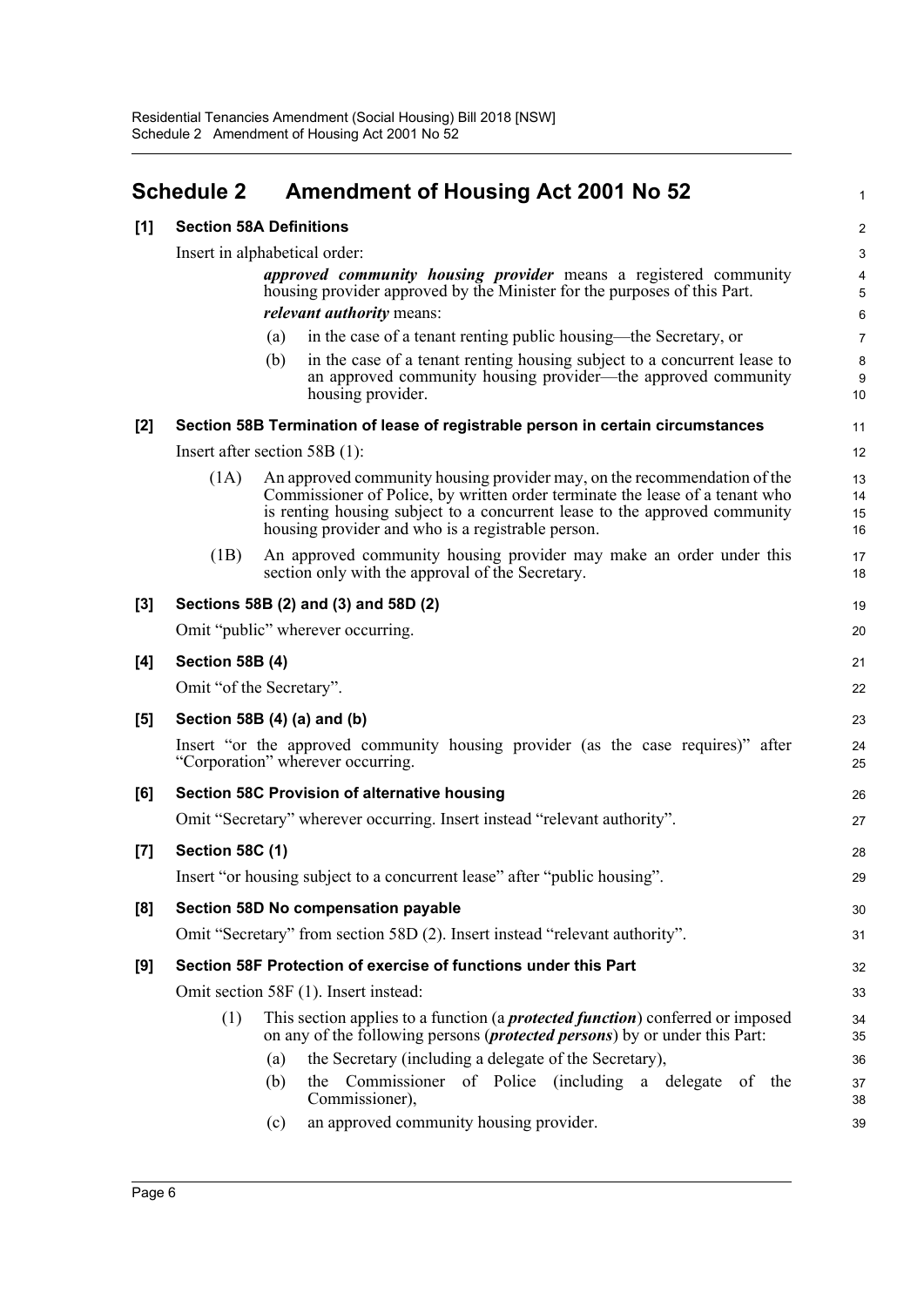| $[10]$ |                                      |     |                  | Section 69 False or misleading statements                                                                                                           | 1                         |
|--------|--------------------------------------|-----|------------------|-----------------------------------------------------------------------------------------------------------------------------------------------------|---------------------------|
|        | Omit section 69 (1). Insert instead: |     |                  |                                                                                                                                                     |                           |
|        | (1)                                  |     |                  | A person is guilty of an offence if the person:                                                                                                     | $\ensuremath{\mathsf{3}}$ |
|        |                                      | (a) |                  | makes a statement (whether orally, in a document or in any other way)<br>knowing that the statement:                                                | 4<br>$\sqrt{5}$           |
|        |                                      |     | (i)              | is false or misleading, or                                                                                                                          | 6                         |
|        |                                      |     | (ii)             | omits any matter or thing without which the statement is<br>misleading, and                                                                         | $\overline{7}$<br>8       |
|        |                                      | (b) |                  | the statement is made to:                                                                                                                           | $\boldsymbol{9}$          |
|        |                                      |     | (i)              | obtain or claim a benefit from the Corporation or the Secretary, or                                                                                 | 10                        |
|        |                                      |     | (ii)             | deceive any member of staff of the Corporation or the<br>Department in relation to obtaining a benefit from the<br>Corporation or the Secretary, or | 11<br>12<br>13            |
|        |                                      |     | (111)            | affect the rate or amount of benefit from the Corporation or the<br>Secretary.                                                                      | 14<br>15                  |
|        |                                      |     |                  | Maximum penalty: 3 months imprisonment or 20 penalty units, or both.                                                                                | 16                        |
| $[11]$ | <b>Section 69 (2)</b>                |     |                  |                                                                                                                                                     | 17                        |
|        | concession".                         |     |                  | Omit "from the Corporation accommodation or any rental rebate or any other advantage or                                                             | 18<br>19                  |
|        |                                      |     |                  | Insert instead "a benefit from the Corporation or the Secretary".                                                                                   | 20                        |
| $[12]$ | <b>Section 69 (4)</b>                |     |                  |                                                                                                                                                     | 21                        |
|        | Insert after section $69(3)$ :       |     |                  |                                                                                                                                                     | 22                        |
|        | (4)                                  |     | In this section: |                                                                                                                                                     | 23                        |
|        |                                      |     |                  | <b>benefit</b> means any accommodation, rental rebate, rental subsidy or any other<br>advantage or concession.                                      | 24<br>25                  |
| $[13]$ |                                      |     |                  | Section 69A Failure to notify of change of circumstances                                                                                            | 26                        |
|        |                                      |     |                  | Omit "Corporation" wherever occurring in section 69A (1) and (2).                                                                                   | 27                        |
|        | Insert instead "appropriate body".   |     |                  |                                                                                                                                                     | 28                        |
| $[14]$ | Section 69A (3)                      |     |                  |                                                                                                                                                     | 29                        |
|        | Insert in alphabetical order:        |     |                  |                                                                                                                                                     | $30\,$                    |
|        |                                      |     |                  | <i>appropriate body</i> means:                                                                                                                      | 31                        |
|        |                                      | (a) |                  | in the case of a benefit from the Corporation—the Corporation, or                                                                                   | 32                        |
|        |                                      | (b) |                  | in the case of a benefit from the Secretary—the Secretary.                                                                                          | 33                        |
| $[15]$ |                                      |     |                  | Section 69A (3), definition of "benefit"                                                                                                            | 34                        |
|        | Omit the definition. Insert instead: |     |                  |                                                                                                                                                     | 35                        |
|        |                                      |     |                  | <b>benefit</b> has the same meaning as it has in section 69.                                                                                        | 36                        |
| $[16]$ |                                      |     |                  | Section 69B Access to information for preventing, investigating or prosecuting fraud                                                                | 37                        |
|        |                                      |     |                  | Insert "or the Secretary" after "Corporation" where firstly occurring in section 69B (1).                                                           | 38                        |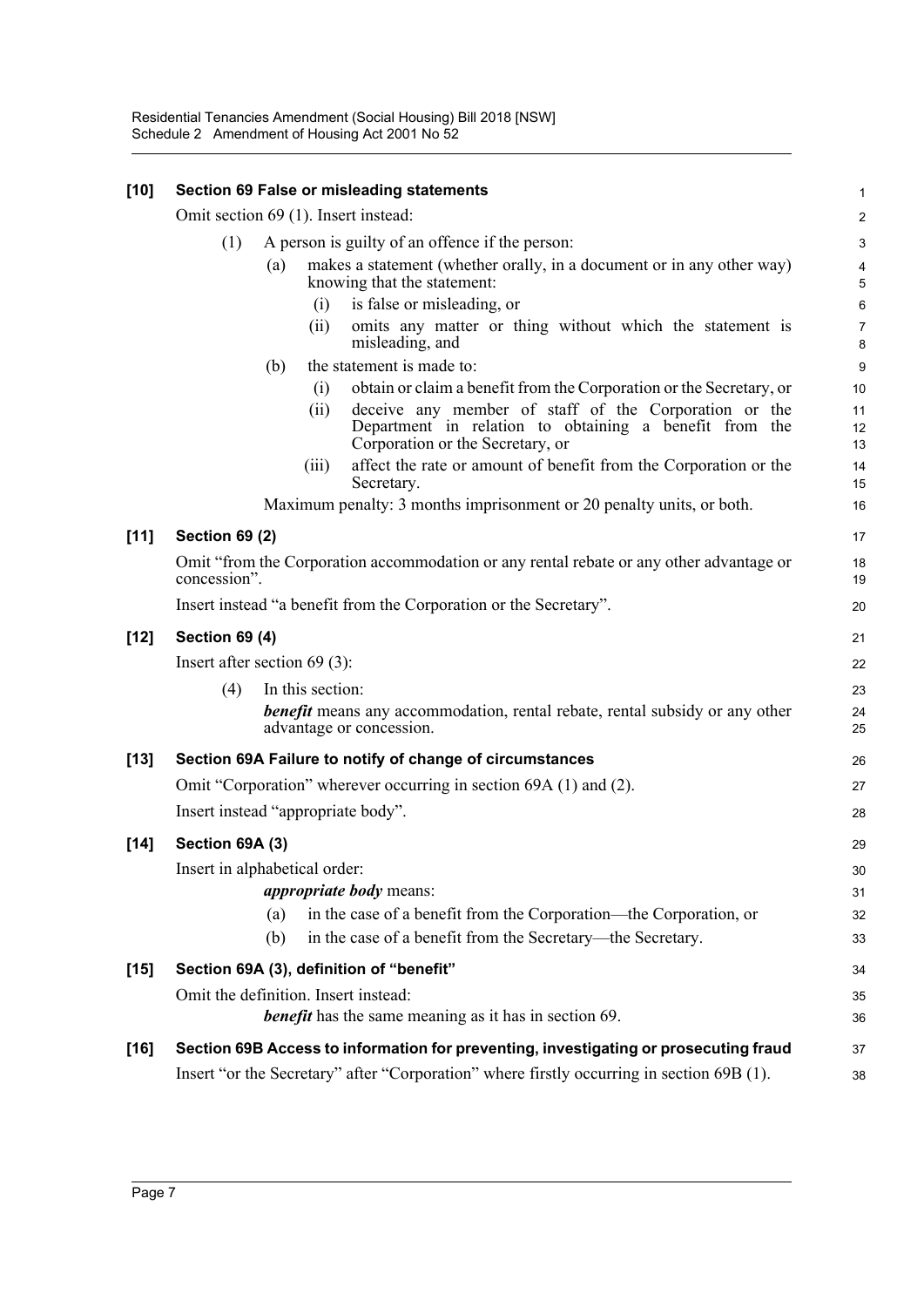|        | 19                   | <b>Definition</b><br>In this Part, <i>amending Act</i> means the <i>Residential Tenancies Amendment</i>                                                                                                                                                                                                    | 34<br>35             |
|--------|----------------------|------------------------------------------------------------------------------------------------------------------------------------------------------------------------------------------------------------------------------------------------------------------------------------------------------------|----------------------|
|        | Part 6               | <b>Provisions consequent on enactment of Residential</b><br><b>Tenancies Amendment (Social Housing) Act 2018</b>                                                                                                                                                                                           | 32<br>33             |
| $[26]$ | Insert after Part 5: | Schedule 3 Savings, transitional and other provisions                                                                                                                                                                                                                                                      | 30<br>31             |
|        |                      |                                                                                                                                                                                                                                                                                                            |                      |
| $[25]$ | Section 74 (3)-(5)   | Insert "or the Department" after "Corporation" wherever occurring.                                                                                                                                                                                                                                         | 28<br>29             |
|        | (2A)                 | A prosecution or proceeding in respect of an offence against section 69, 69A<br>or 69C that relates to a benefit from the Secretary or fraud against the Secretary<br>may be instituted by or on behalf of the Secretary.                                                                                  | 25<br>26<br>27       |
|        |                      | Insert after section $74(2)$ :                                                                                                                                                                                                                                                                             | 24                   |
| $[24]$ | Section 74 (2A)      |                                                                                                                                                                                                                                                                                                            | 23                   |
|        |                      | Insert ", except as provided for by subsection $(2A)$ " after "Corporation" in section 74 (2).                                                                                                                                                                                                             | 22                   |
| $[23]$ |                      | <b>Section 74 Proceedings for offences</b>                                                                                                                                                                                                                                                                 | 21                   |
|        | (4)                  | Any such amount is recoverable by the Secretary as a debt due to the Crown.                                                                                                                                                                                                                                | 20                   |
|        | (3)                  | The Secretary may, by written notice, require a person to repay an amount paid<br>to the person (or on the person's behalf) by the Secretary by way of a rental<br>subsidy if the Secretary is satisfied that the person is not entitled to the amount<br>because the person obtained the amount by fraud. | 16<br>17<br>18<br>19 |
|        |                      | Insert after section $73(2)$ :                                                                                                                                                                                                                                                                             | 15                   |
| $[22]$ |                      | Section 73 Recovery of amounts due to Corporation and Secretary                                                                                                                                                                                                                                            | 14                   |
|        |                      | Insert "or the Secretary" after "Corporation" wherever occurring.                                                                                                                                                                                                                                          | 13                   |
| $[21]$ | Section 69C (2)      |                                                                                                                                                                                                                                                                                                            | 12                   |
|        | occurring.           | Insert "or the Secretary (as the case requires)" after "Corporation" where secondly                                                                                                                                                                                                                        | 10<br>11             |
| $[20]$ | Section 69C (1)      |                                                                                                                                                                                                                                                                                                            | 9                    |
|        |                      | Insert "or the Secretary" after "Corporation" where firstly occurring in section 69C (1).                                                                                                                                                                                                                  | 8                    |
| $[19]$ | investigate fraud    | Section 69C Power to obtain information, documents and evidence to prevent or                                                                                                                                                                                                                              | 6<br>7               |
|        |                      | Insert "or the Secretary" after "Corporation" wherever occurring.                                                                                                                                                                                                                                          | $\mathbf 5$          |
| $[18]$ |                      | Section 69B (2) and (3)                                                                                                                                                                                                                                                                                    | 4                    |
|        | occurring.           | Insert "or the Secretary (as the case requires)" after "Corporation" where secondly                                                                                                                                                                                                                        | 2<br>3               |
| $[17]$ | Section 69B (1)      |                                                                                                                                                                                                                                                                                                            | $\mathbf{1}$         |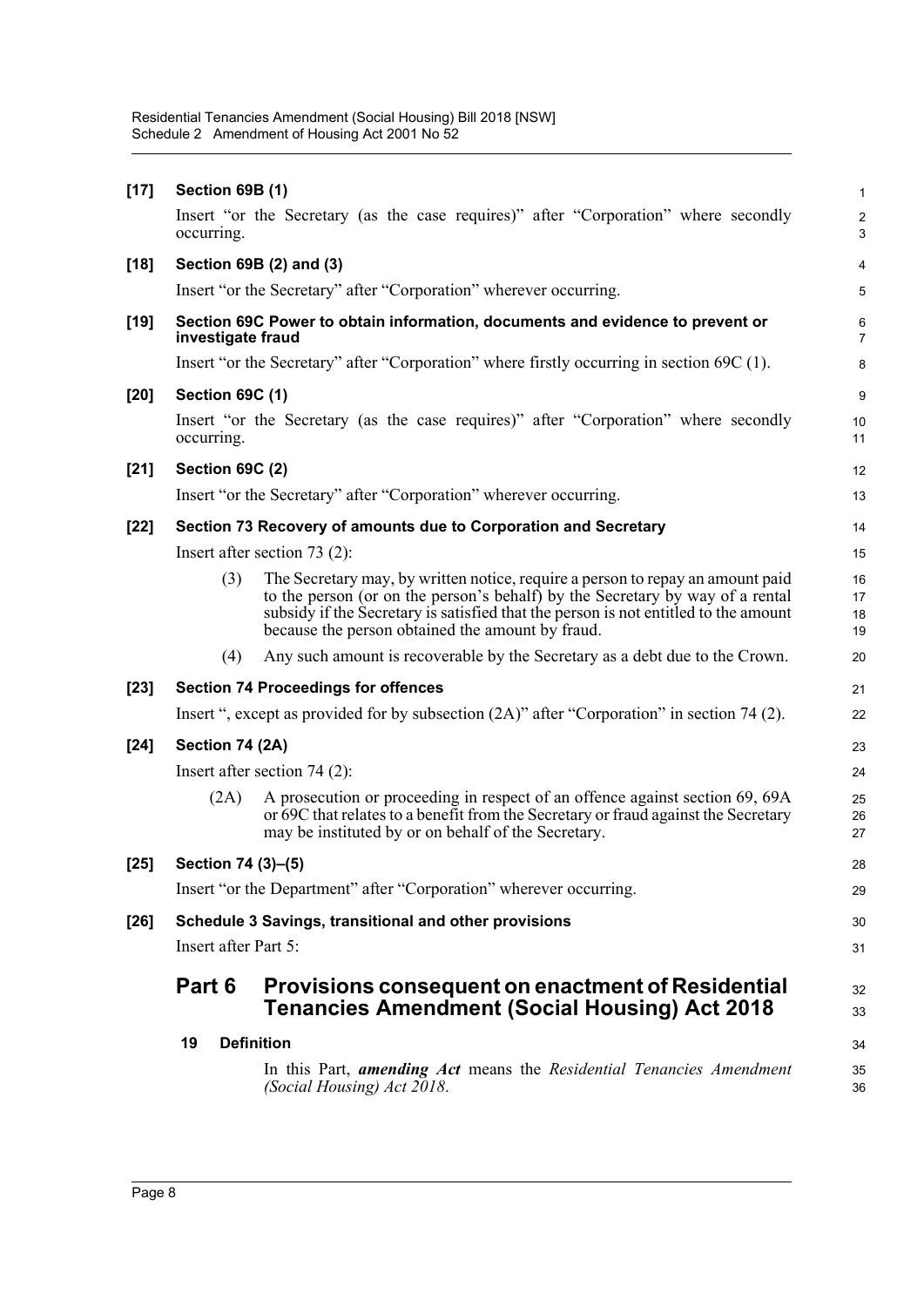#### **20 Housing of registrable persons**

Part 7A of this Act, as amended by the amending Act, extends to a concurrent lease entered into under section 13A before the commencement of those amendments.

#### **21 Failure to notify Secretary of change of circumstances**

- (1) Section 69A, as amended by the amending Act, extends to a change in a person's circumstances that occurred before the commencement of the amendment but only if the change continues to affect the person's entitlement to a rental subsidy or any other advantage or concession from the Secretary after the commencement of the amendment.
- (2) A change in circumstances referred to in subclause (1) must be notified to the Secretary within 28 days after the commencement of the amendment to section 69A.

#### **22 Recovery of amounts due to Secretary**

Section 73 (3) and (4), as inserted by the amending Act, extend to any amount paid by the Secretary by way of a rental subsidy before the insertion of those subsections.